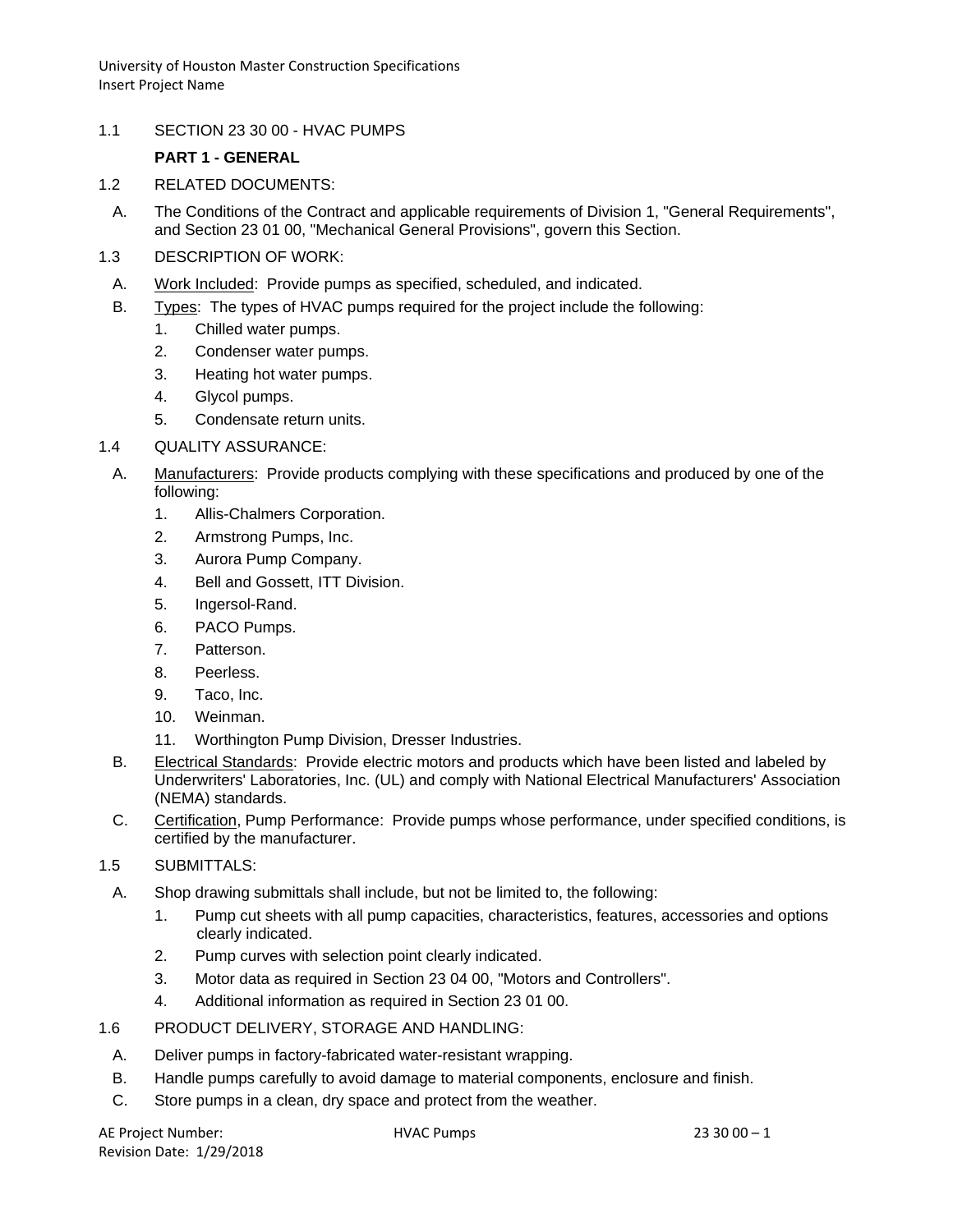# **PART 2 - PRODUCTS**

- 2.1 HORIZONTAL SPLIT CASE PUMPS:
- A. General: Provide double suction, split case, flexible coupled, cast iron casing, bronze fitted centrifugal type, mechanical seal pumps of the size, capacity and head scheduled on the drawings. Pump selections and submittals shall be made using pressure versus flow curves. The selected pump operation point shall have a minimum efficiency as scheduled and impeller diameter shall not exceed **[85%] [the scheduled percentage]** of the cut water diameter for the selected pump casing size. Pump discharge velocity shall not exceed 12'per second. The total dynamic head shall be maximum at no-flow and shall decrease from no flow to design flow. Shutoff head shall be at least 110% of design head but shall not exceed 140% of design head, unless scheduled otherwise. All pump shall have dynamically balanced impellers and the critical speed of all pumps shall be at least 115% of the design speed. Pumps shall be free from flashing and cavitation at all flow rates from 25% to 125% of design flow under suction conditions of the pump installation.
- B. Features: Pumps, casings, flanges and seals shall be suitable for operation at 150 psig or 300 psig minimum as scheduled and shall be suitable for use within the normal temperature operating ranges of the system in which they are installed. Pump suction and discharge flanges shall be minimum Class 125 or 250 ANSI-rated and shall correspond to the scheduled pump casing pressure rating. Pumps shall have carbon steel shafts, stainless steel shaft sleeves, field-replaceable cast iron or bronze casing wear rings, bronze impeller with replaceable bronze wear rings, external seal water piping, cast iron deflectors, stainless steel impeller keys, coated fiber parting gaskets and steel casing studs and bolts.
- C. Pump Casing: The pump casings shall be cast iron members. They shall be split at the horizontal center line of the shaft in each case. The flanges of the upper and lower sections of the casing shall be arranged so that they may be held together rigidly with the use of appropriate bolts. The pump suction and discharge nozzles shall be located in the lower section of the casings. The design shall be such that the rotors of the pumps may be exposed for inspection or for removal by resorting to the expediency of removing the top section of the casing, but without disconnecting any part of the main interconnecting pipe systems.

### **[VERIFY SEAL TYPE]**

D. Seals: Seals for **[all] [chilled water] [heating hot water] [glycol] [condenser water]** pumps shall be mechanical seals suitable for the working pressure and temperature of the pump and application. All metal seal parts shall be 316 stainless steel. Mechanical seals shall be as manufactured by the John Crane Company and shall be suitable for the service specified. Seals for stuffing box working pressures of 150 psi or 300 psi as scheduled and shall be Type 1**[B]** or Type 2**[B] [unbalanced] [balanced]** seals. Seal material shall be Type BP-66-1D1 for treated fluids up to 180°F and Type XP(66)1D1 for treated fluids from 185°F to 250°F. **[Seals for [all] [chilled water] [heating hot water] [glycol] [condenser water] pumps shall be packing gland seals with five rings of graphite packing, bronze split glands, bronze lantern rings, brass gland clips and stainless steel swing bolts and nuts.]**

### **[SELECT ONE OF THE FOLLOWING]**

**E. [Seal Water Filtration: The mechanical seals on [the condenser water] [all] pumps shall be provided with Dorr-Oliver Type 5 "Doxie" impurity eliminators constructed throughout with 316 stainless steel. Piping shall be copper or Schedule 40 galvanized steel and shall be provided with isolation gate valves and valved bypass piping as shown on the Drawings.]**

### **[OR]**

**F. [Seal Water Filtration: The mechanical seals on [the condenser water] [all] pumps shall be provided with AMF Cuno Model 1A1 Cartridge Filter Housings with AMF Cuno Micro-Klean II (Series V30) 5 micron filter cartridges. Piping shall be copper or Schedule 40 galvanized steel and shall be provided with isolation gate valves and valves and valved bypass piping as shown on the Drawings.]**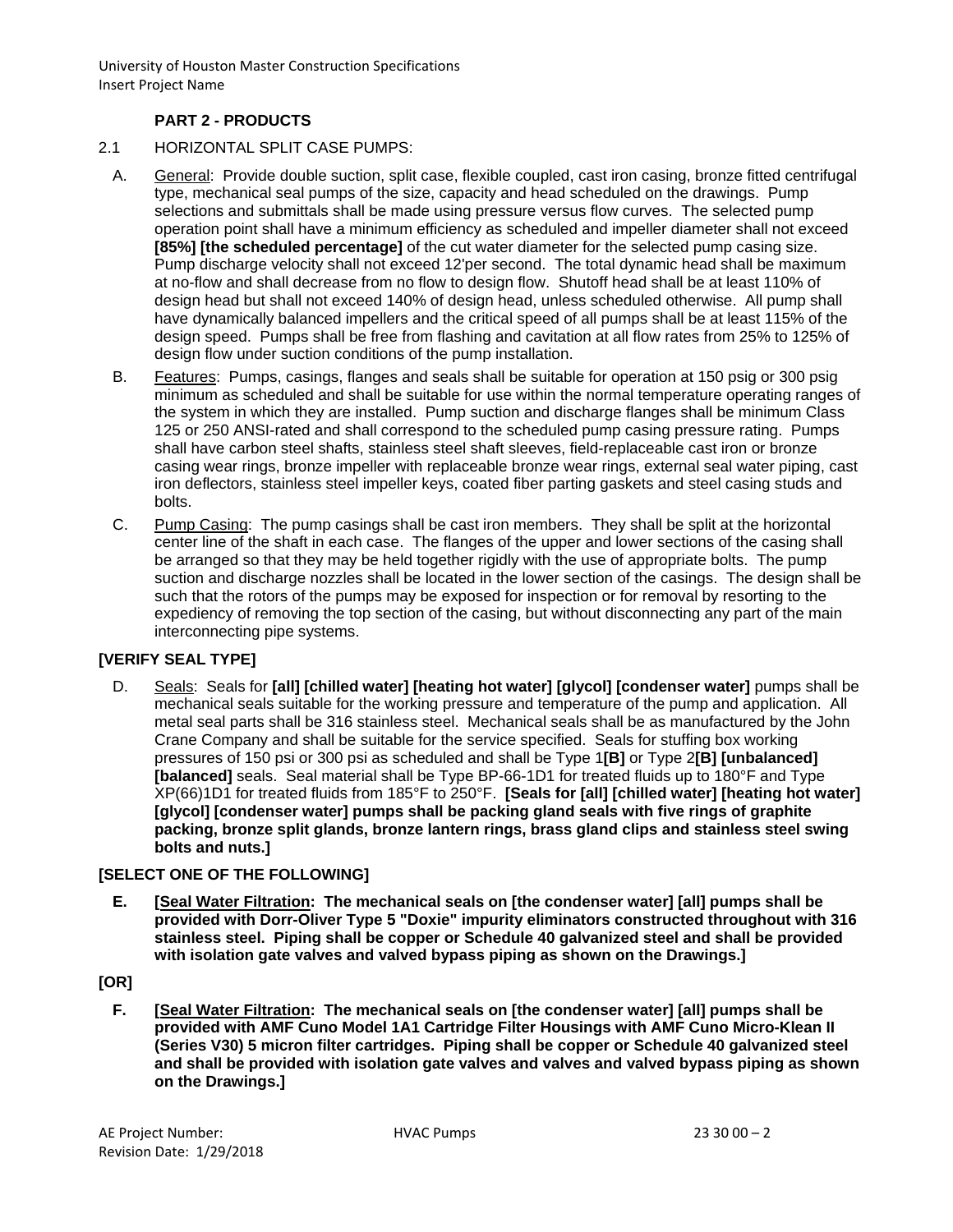- G. Bearings: The pump rotors shall be supported in the case of each pump upon two ball type bearings. One ball bearing shall be located on each side of the pump impeller and each shall be in split bearing housings. The design of the split bearing housings shall be such as to make them dust-tight, greasetight, water-tight with integral bearing arms cast to the main pump frame. All pumps shall have greaselubricated ball bearings with grease fittings and relief plugs. Bearings shall have 40,000 hours minimum life for suction pressures below 200 psi and 20,000 hours minimum life for suction pressures 200 psi and above. Bearings shall limit impeller and mechanical seal face deflection to a maximum of 0.002".
- H. Couplings: Pump couplings shall be **[Woods Type SC Sure-Flex flexible couplings] [Thomas metallic couplings with stainless steel flexing members]** or an approved equal. Coupling alignment shall be field calibrated to a maximum of 2 mils vibration.
- I. Pump Bases: All pumps shall have cast iron or fabricated steel drip lip bases with coupling guards, anchor bolts, provisions for grouting and shall have provisions for collection of all seal and condensation leakage. Motor and pump mounting surfaces shall be machined and the motor mounting shall include provisions for horizontal movement and alignment. Pump bases shall be provided with continuous drip canal around three sides, arranged for drainage to a 3/4" threaded drainage opening. All bases shall have sufficient strength to prevent vibration, warping and misalignment when installed without grouting. Bases on pumps of 20 hp and smaller shall be adequately stiffened to prevent flexing of panels. Bases for pumps 25 hp and larger shall be fabricated of structural steel shapes and shall have a minimum depth of 1/12th of the overall base length or 4" whichever is larger.
- J. Motors: Pump motors shall be **[high efficiency, energy efficient]** 1750 rpm **[open dripproof (ODP)] [totally-enclosed, fan cooled (TEFC)]** type and shall be selected to drive the pump through its characteristic curve from zero flow to 125% of design flow without exceeding rated full load nameplate horsepower. Refer to Section 15140 for additional motor requirements.
- K. Testing: Pumps with drive motors 10 hp and larger and all pumps rated at 300 psi shall be individually factory pressure and capacity tested after final assembly using shop turbine per Hydraulic Institute Standards and a complete set of test curves shall be obtained. Provide certified copies of test results showing capacity, head, horsepower and efficiency at flow rates from shutoff to 125% of design flow. The certification shall also indicate results of factory dynamic balance and pressure testing.

#### **L. [Weatherproof Pumps: The entire pump and motor assembly shall be designed for outdoor use, exposed to weather.]**

### 2.2 END SUCTION BASE-MOUNTED PUMPS:

- A. General: Provide horizontal base mounted, flexible coupled, cast iron casing, bronze fitted, true rear pullout centrifugal type, mechanical seal pumps of the size, capacity and head scheduled on the Drawings. Pumps and motors shall be individually mounted on pump base so that bearing assembly and impeller can be removed without disconnecting piping, removing pump casing, or removing motor. Pump shaft shall be supported from removable bearing assembly bolted to pump casing and shall be connected to pump motors by flexible coupling. Pump selections and submittals shall be made using pressure verses flow curves. The selected pump operation point shall have a minimum efficiency as scheduled and impeller diameter shall not exceed the scheduled percentage of the cutwater diameter for the selected pump casing size. Pump discharge velocity shall not exceed 12'per second. The total dynamic head shall be maximum at no-flow and shall decrease from no flow to design flow. Shutoff head shall be at least 110% of design head but shall not exceed 140% of design head, unless scheduled otherwise. All pump shall have dynamically balanced impellers and the critical speed of all pumps shall be at least 115% of the design speed. Pumps shall be free from flashing and cavitation at all flow rates from 25% to 125% of design flow under the suction conditions of the pump installation.
- B. Features: Pumps, casings, fittings, flanges and seals shall be suitable for operation at 150 psig or 300 psig minimum as scheduled and shall be suitable for use within the normal temperature operating ranges of the system in which they are installed. Pump suction and discharge flanges shall be minimum Class 125 or Class 250 ANSI flanges and shall correspond to the scheduled pump casing pressure rating. Pumps shall have carbon steel shafts, stainless steel sleeves, field replaceable bronze front and rear casing wear rings, bronze impeller **[with replaceable bronze impeller wear rings,]** external seal water piping, stainless steel impeller keys and steel casing bolts.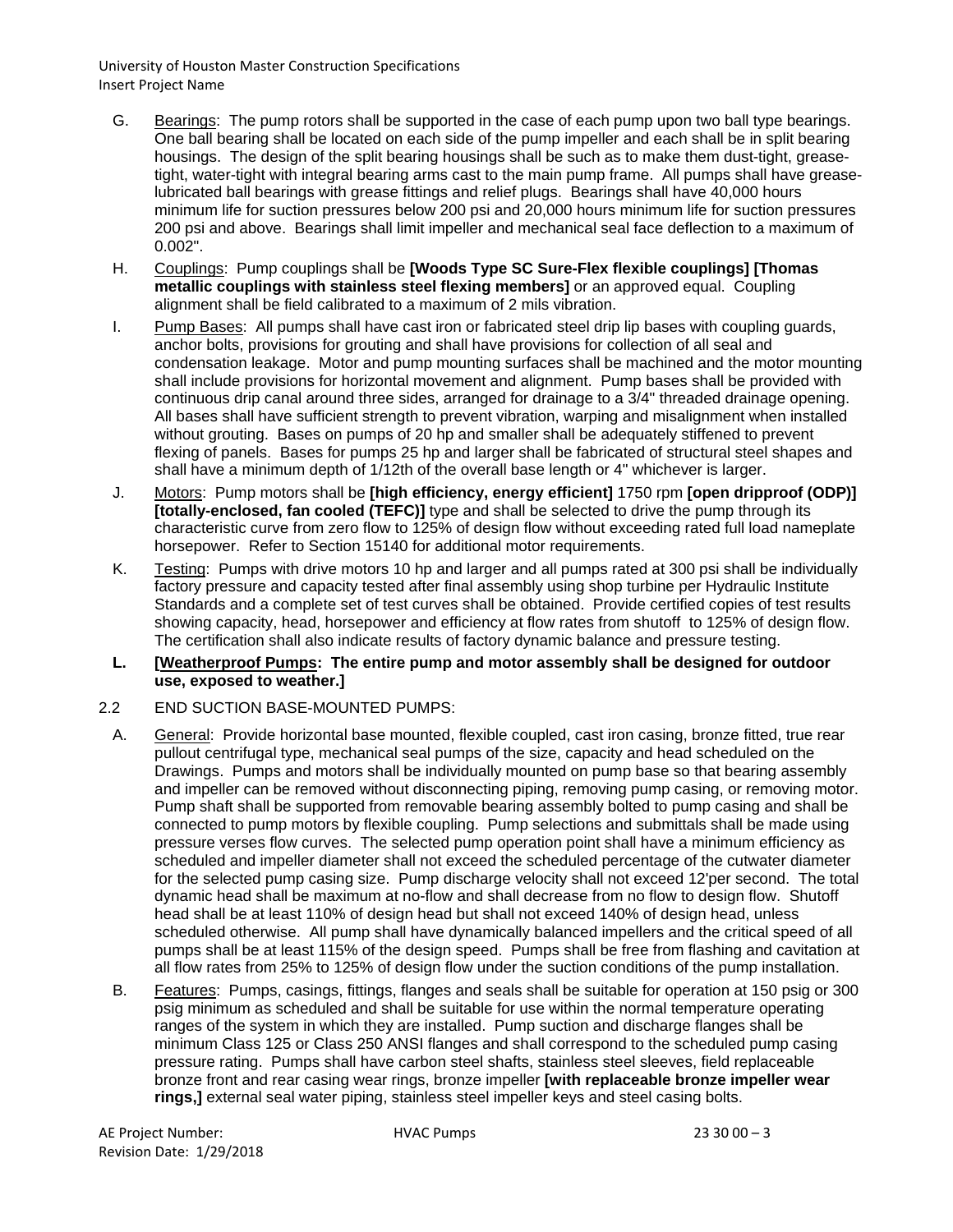C. Seals: Mechanical seals shall be suitable for the working pressure and temperature of the pump application. All metal seal parts shall be 316 stainless steel. Mechanical seals shall be as manufactured by the John Crane Company and shall be suitable for the service specified. Seals for stuffing box working pressures of 150 psi or 300 psi as scheduled and shall be Type 1**[B]** or Type 2**[B] [unbalanced] [balanced]** seals. Seal material shall be Type BP(66)1D1 for treated fluids up to 180°F and Type XP(66)1D1 for treated fluids from 181°F to 250°F.

### [SELECT ONE OF THE FOLLOWING]

**D. [Seal Water Filtration: The mechanical seals [on the condenser water] [all] pumps shall be provided with a Dorr-Oliver Type 5 "Doxie" impurity eliminators constructed throughout with 316 stainless steel. Piping shall be copper or Schedule 40 galvanized steel and shall be provided with isolation gate valves and valved bypass piping as shown on the Drawing.]**

## [OR]

- **E. [Seal Water Filtration: The mechanical seals on [the condenser water] [all] pumps shall be provided with AMF Cuno Model 1A1 Cartridge Filter Housings with AMF Cuno Micro-Klean II (Series V30) 5 micron filter cartridges. Piping shall be copper or Schedule 40 galvanized steel and shall be provided with isolation gate valves and valved bypass piping as shown on the Drawing.]**
- F. Bearings: All pumps shall have grease-lubricated ball bearings with grease fittings and relief plugs. Bearings shall have 40,000 hours minimum life for suction pressures below 200 psi and 20,000 hours minimum life for suction pressures 200 psi and above. Bearings shall limit impeller and mechanical seal face deflection to a maximum of 0.002".
- G. Couplings: Pump couplings shall be **[Woods Type SC Sure-Flex flexible couplings] [Thomas metallic couplings with stainless steel flexing members]** or an approved equal. Coupling alignment shall be field calibrated to a maximum of 2 mils vibration.
- H. Pump Bases: All pumps shall have cast iron or fabricated steel drip lip bases with coupling guards, anchor bolts, provisions for grouting and shall have provisions for collection of all seal and condensation leakage. Motor and pump mounting surfaces shall be machined and the motor mounting shall include provisions for horizontal movement and alignment. Pump bases shall be provided with continuous drip canal around three sides, arranged for drainage to a 3/4" threaded drainage opening. All bases shall have sufficient strength to prevent vibration, warping and misalignment when installed without grouting. Bases on pumps shall be adequately stiffened to prevent flexing of panels.
- I. Motors: Pump motors shall be **[high efficiency, energy efficient]** 1750 rpm **[open dripproof (ODP)] [totally-enclosed, fan cooled (TEFC)]** type and shall be selected to drive the pump through its characteristic curve from zero flow to 125% of design flow without exceeding rated full load nameplate horsepower. Refer to Section 23 04 00 for additional motor requirements.
- J. Testing: Pumps with drive motors 10 hp and larger and all pumps rated at 300 psi shall be individually factory pressure capacity tested after final assembly using shop turbine per Hydraulic Institute Standards and a complete set of test curves shall be obtained. Provide certified copies of test results showing capacity, head, horsepower and efficiency at flow rates from shut off to 125% of design flow. The certification shall also indicate results of factory dynamic balance and pressure testing.

#### **K. [Weatherproof Pumps: The entire pump and motor assembly shall be designed for outdoor use, exposed to weather.]**

- 2.3 IN-LINE CENTRIFUGAL PUMPS:
- A. General: Provide circulating pumps with all-bronze construction of the size, type, and capacity scheduled or shown on the Drawings. Pumps shall be fitted with a dynamically balanced brass enclosed type impeller with mechanical seal. Mechanical seal shall be Type 1 or Type 2 material, Code BP-1D1 as manufactured by John Crane Company or an approved equal, suitable for service specified. Motor shall have a maximum speed of 1750 rpm. Pumps, casings, flanges, and seals shall be suitable for operation with the working pressures and temperatures indicated. The scheduled working pressure applies to the entire pump assembly.
- 2.4 CONDENSATE RETURN UNITS: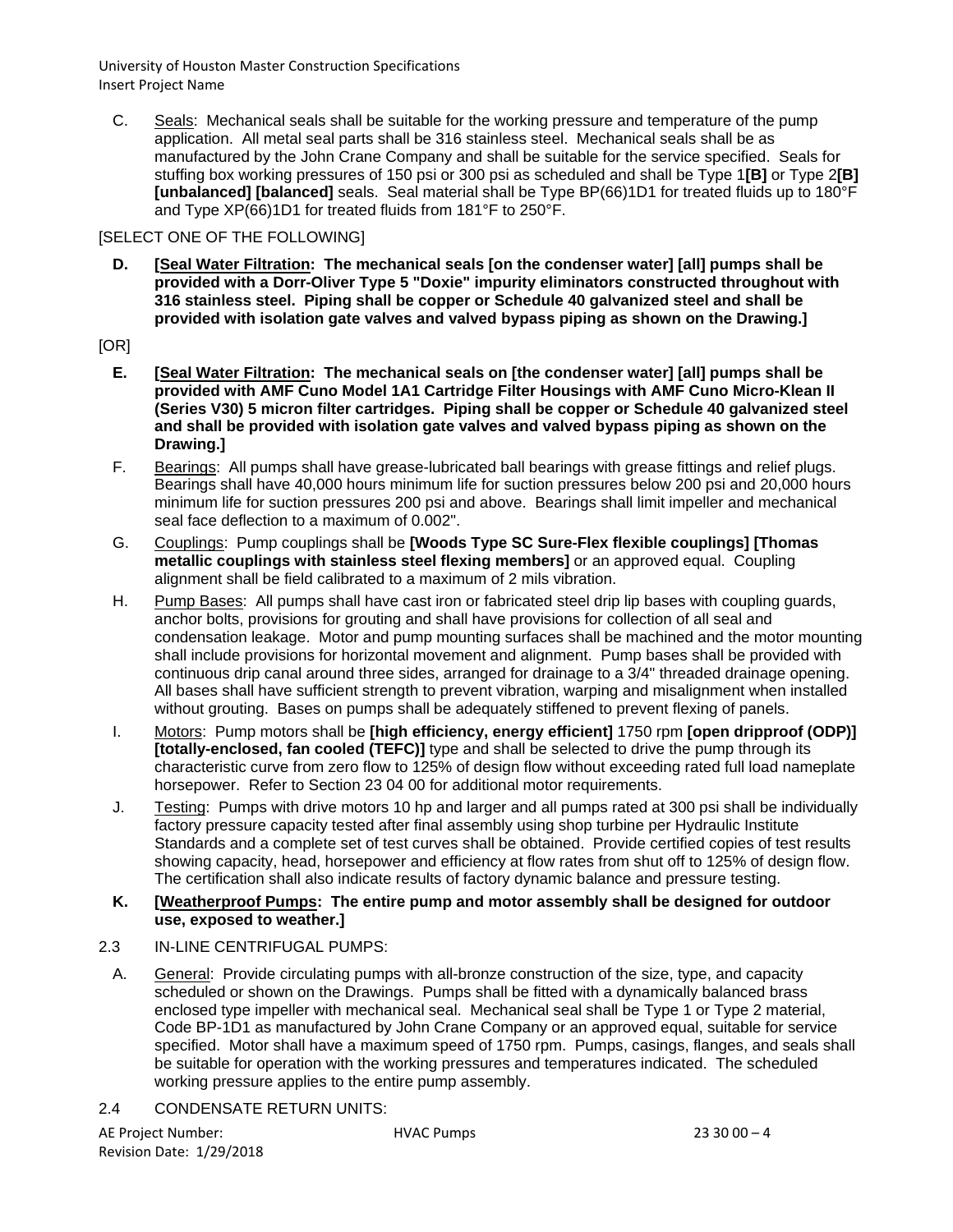- A. General: Provide a condensate pump/receiver unit with capacities and electrical characteristics as scheduled or shown on the Drawings.
- B. Receiver: Receiver shall be of the vented cast iron design with capacity as scheduled on the Drawings. Connections to the receiver shall include inlet, vent, drain and gauge glass. The condensate receiver shall be furnished with a back angle thermometer and a brass water level gauge assembly complete with shut-off valve and protector rods. A full size vent from the receiver shall be routed **[through the building roof] [as shown on the Drawings]**.
- C. Pumps: Pumps shall be vertical flange mounted, bronze fitted duplex pumps with a bronze case wearing ring and a mechanical seal with 316 stainless steel metal parts, Buna-N bellows, Ni-resist seat and carbon washer. The pumps shall be close coupled to ODP motors with characteristics as scheduled. Motor shafts shall be stainless steel. The pumps shall be flange mounted to the receiver.
- D. 3-Way Valve: The receiver inlet connection shall consist of a 3-way strainer valve. The valve shall allow condensate flow to be channeled through the strainer, bypassed around the strainer or completely shutoff.
- E. Control Panel: The control panel shall be wall mounted, NEMA 1 construction, prewired for a single point electrical input with the following components:
	- 1. Two FVNR magnetic starters with three phase overload protection, fused disconnect switches and green run indicator lights for each pump.
	- 2. Two HOA selector switches, one for each pump.
	- 3. One mechanical alternator to switch lead and lag pump at each pump start.
	- 4. Adjustable float switch to start and stop lead pump and for high level alarm.
	- 5. One fused Control Power Transformer.
	- 6. One set of engraved nameplates for all control switches and indicator lights.
	- 7. One set of N.C. auxiliary contacts for high condensate alarm. Contacts shall be held open under normal conditions and shall be closed under alarm. **[Contacts will be monitored [\_\_\_\_\_\_\_\_\_\_\_\_\_\_\_\_\_\_\_\_\_\_\_\_\_\_\_\_\_\_\_\_\_\_\_\_\_\_\_\_\_\_\_\_\_\_\_\_\_]**.

# **PART 3 - EXECUTION**

### 3.1 INSPECTION:

- A. General: Installer shall examine conditions under which pumps are to be installed and notify Contractor in writing of conditions detrimental to proper and timely completion of the Work. Do not proceed with the Work until unsatisfactory conditions have been corrected in a manner acceptable to Installer.
- 3.2 INSTALLATION OF PUMPS:
	- A. General: Install pumps where shown, in accordance with manufacturer's written instructions and recognized industry practices to ensure that pumps comply with requirements and serve intended purposes. Comply with NEMA standards and requirements of NEC.
	- B. Base-Mounted Pumps: Pumps shall be leveled, bolted, and grouted to pump bases. Piping shall be arranged so pump cases are not subjected to any piping forces. Contractor shall check for proper angular and concentric alignment of pumps and motors and shall get Engineer's approval of this alignment before pumps are operated. Pump bases shall be grouted in place after pump alignment.
	- C. Alignment: Check alignment and, where necessary, realign shafts of motors and pumps within tolerances recommended by manufacturer.
	- D. Housekeeping Pads/Vibration Isolation: Refer to Section 23 03 00 and Section 23 05 48 for applicable requirements.
	- E. Drain Lines: Provide a drain line (3/4" minimum) from each pump drip base to the nearest floor drain.
	- F. Casing Relief Valves: Provide individual casing relief drain lines from each pump casing relief valve for the nearest floor drain.
- 3.3 ELECTRICAL CONNECTIONS:
	- A. Power: Coordinate pump power connections with Division 26.